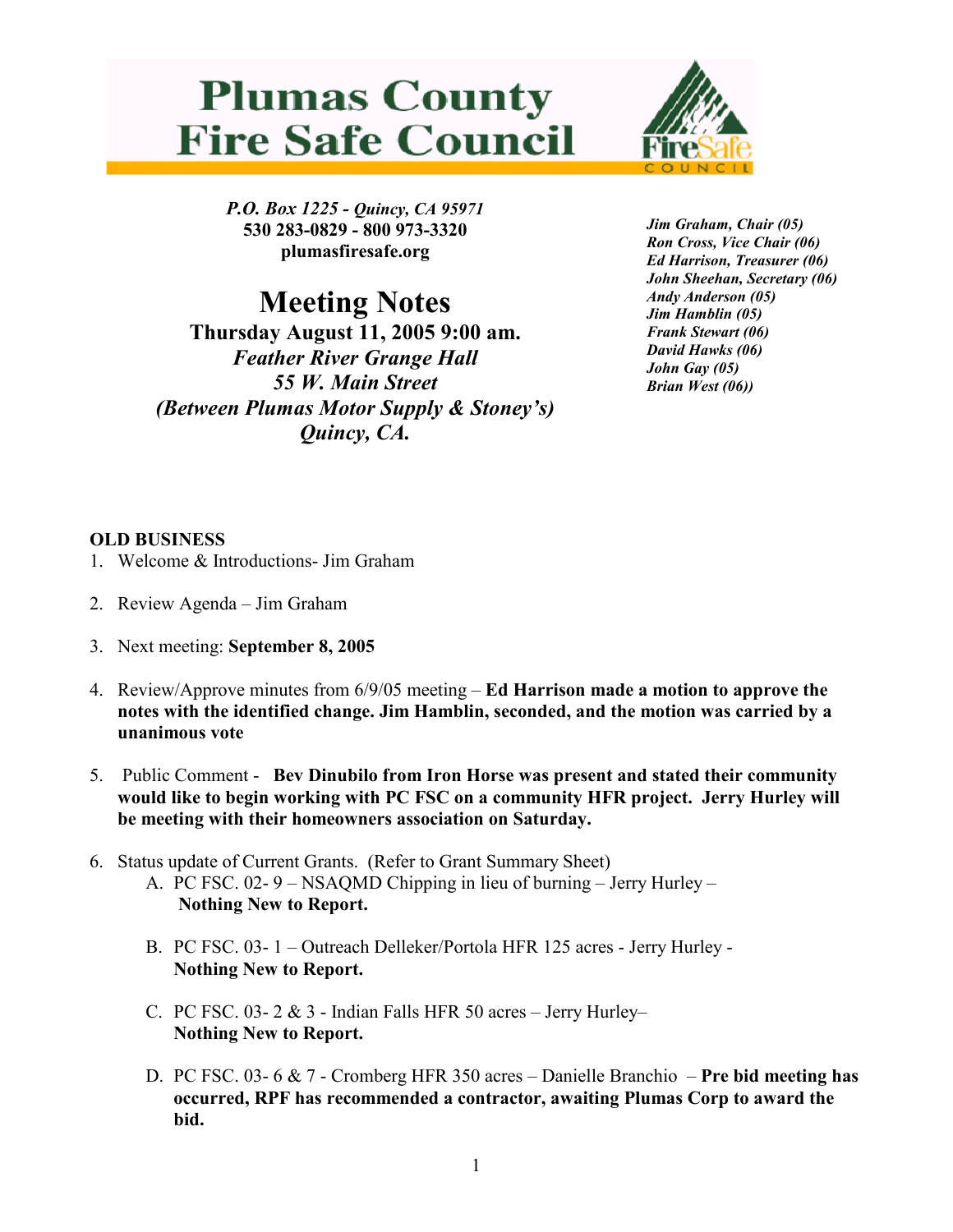- E. PC FSC 03–9 & 04-9 Graeagle Fuelbreak THP 200 acres Jerry Hurley Nothing New to Report.
- F. PC FSC 03-10  $& 11$  Quincy CSD HFR 13 acres Jerry Hurley Project is Complete – Will Delete from Agenda
- G. PCFSC  $03 12 \& 13$  Elderly/Disabled Defensible Space Dick Kielhorn **To date, 69** properties have been completed awarded or are out to bid. Project target was 75. Funds are approved until 12/31, so Dick will continue outreach.
- H. PCFSC 03-16 100 acres Hazardous Fuel Reduction –Delleker North Jerry Hurley Awaiting PNF approval to extend the project.
- I. PCFSC 03-17 FSC Coordination CY04 Jerry Hurley Project is Complete – Will Delete from Agenda
- J. PCFSC 04-1, 2,  $& 8$  C Road HFR Jerry Hurley The project Bid Prospectus is out with a pre-bid trip on 8/22 and bids due on 9/5.
- K. PCFSC 04-3 & 10 Gold Mountain HFR Jerry Hurley Nothing New to Report.
- L. PCFSC 04-4 & 12 Canyon Dam HFR Planning– Jerry Hurley Nothing New to Report.
- M. PCFSC 04-6 County Stewardship Proposal Jerry Hurley Nothing New to Report.
- N. PCFSC 04-7 & 11 Red Clover (Genesee) HFR– Danielle Branchio Nothing New to Report.
- O. PCFSC 05-1 PC FSC Council Coordination Jerry Hurley Work continues in PC FSC Coordination with funds from this project, as funds from the BLM FSC Coordination grant have been exhausted. Ray Nichol is updating our website and efforts have begun in three more communities for future HFR projects.
- P. PCFSC 05-2 Whitehawk HFR Jerry Hurley John Sheehan will be preparing the bid prospectus for a RPF.
- Q. PCFSC 05-3 Greenhorn HFR Planning– Jerry Hurley John Sheehan will be preparing the bid prospectus for a RPF.
- R. PCFSC 05-4 Grizzly Ck. HFR Jerry Hurley John Sheehan will be preparing the bid prospectus for a RPF.
- S. PCFSC 05-5 Mohawk Vista HFR Mike De Lasaux Mike will be working with Beckwourth RD prevention personnel on an outreach strategy. This project will be handled by UC Cooperative Education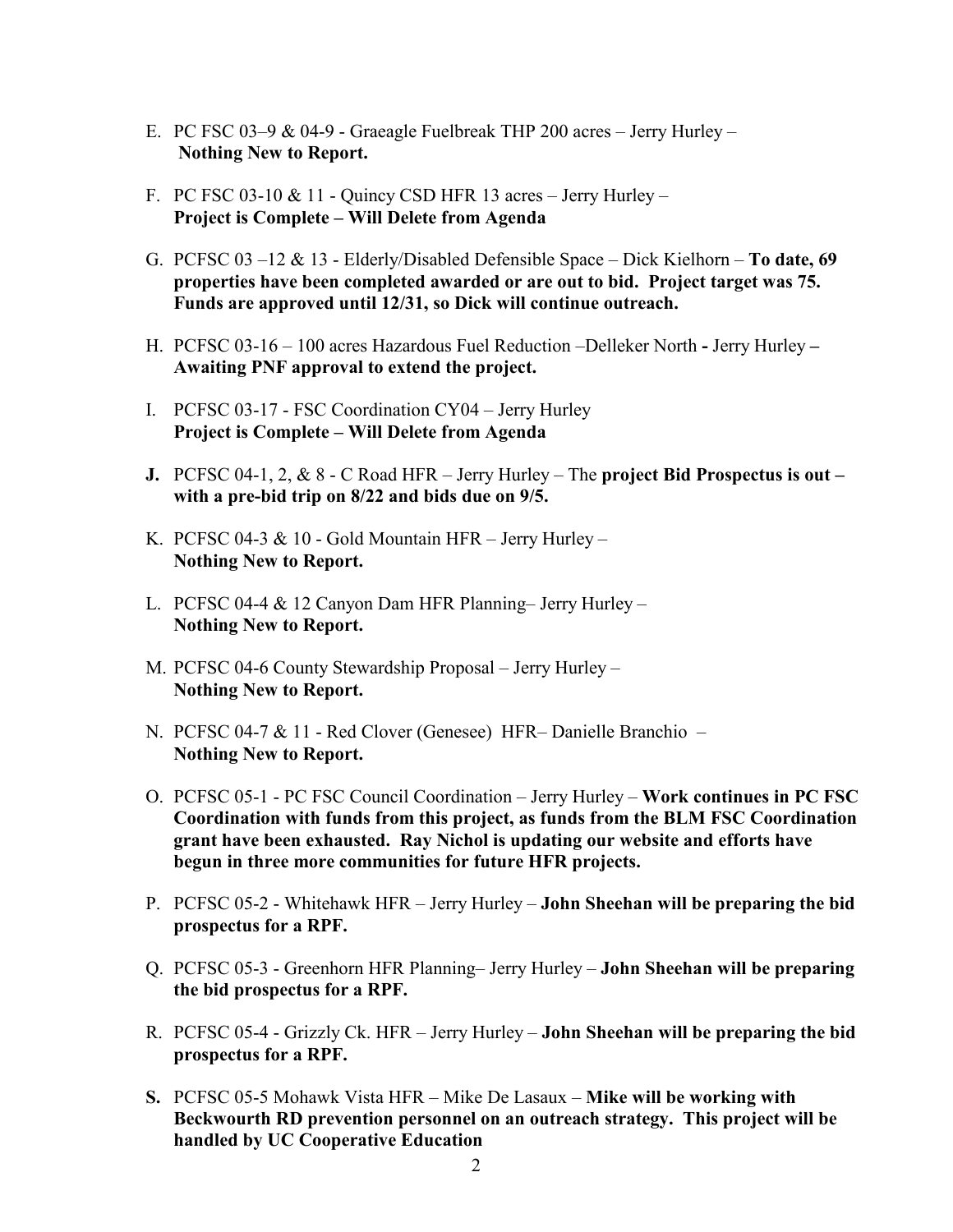- 7. Grants Pending
	- A. Whitehawk HFR Title II Jerry Hurley Awaiting Approval letter from PNF Forest Supervisor.
	- B. Greenhorn HFR –Title II Jerry Hurley Awaiting Approval letter from PNF Forest Supervisor.
	- C. Grizzly Creek HFR Title II Jerry Hurley Awaiting Approval letter from PNF Forest Supervisor.
- 8. HFQLG –HFR project overview/relation to communities Opportunities Project mapping integration involving US FS, CDF and Fire Safe Council - PNF's fuel reduction out year program of work - John Gay –

Beckwourth Ranger District has requested time at the next FSC meeting to discuss the Freeman project. Council members discussed how to best facilitate USFS project presentations. The group concurred that during the meeting any new fuel reduction project which ties to the Community Wildfire Protection Plan and connectivity to the communities, should be mentioned and briefly discussed. Presentations of actual projects with more in depth information and maps, for the purposes of more involved scoping or solicitation of FSC input, should be presented immediately following the regular business meeting. That will allow for those FSC members whom are interested, to stay and participate without lengthening the regular business meetings.

9. Implementation of the Plumas County Community Wildland Fire Plan.– Jim Graham Members interested in implementing the Community Wildfire Protection Plan met prior to the meeting. Interested Council members are encouraged to participate. Three areas currently being worked on are:

1) Creating a display and information material in the County Planning & Building Services department to increase Firewise awareness of homeowners, builders, & developers. 2) Begin researching and developing a process to improve hazardous fuel reduction in future subdivisions.

3) Explore the best way to incorporate fire protection into future developments.

10. Committee report on recommendations for fuel reduction treatment areas of public lands around communities, beyond HFQLG. – Frank Stewart - Nothing New to report.

## NEW BUSINESS

- 1. LA Porte HFR project Jerry Hurley Members of a La Porte Community have asked for assistance in obtaining grant funds to reduce fuels in their common areas and on public lands adjacent to the community. The request was forwarded to the Feather River District Ranger, as the majority of the project is lands they administer. John Sheehan will be attending a public meeting on Saturday 8/27 hosted by the Feather River ranger District.
- 2. Red Flag Program Lisa Davis Lisa, a Fire Prevention Technician from the Beckwourth Ranger District solicited the FSC for their interest and support in a "RED FLAG" fire danger program. This program has had success in a number of other communities in the country. The participants in the program fly a red wildfire danger flan on days when red flag condition for severe wildfire occur. She asked of the Council's interest in providing fiscal support and program oversight. Council members expressed support for the idea.